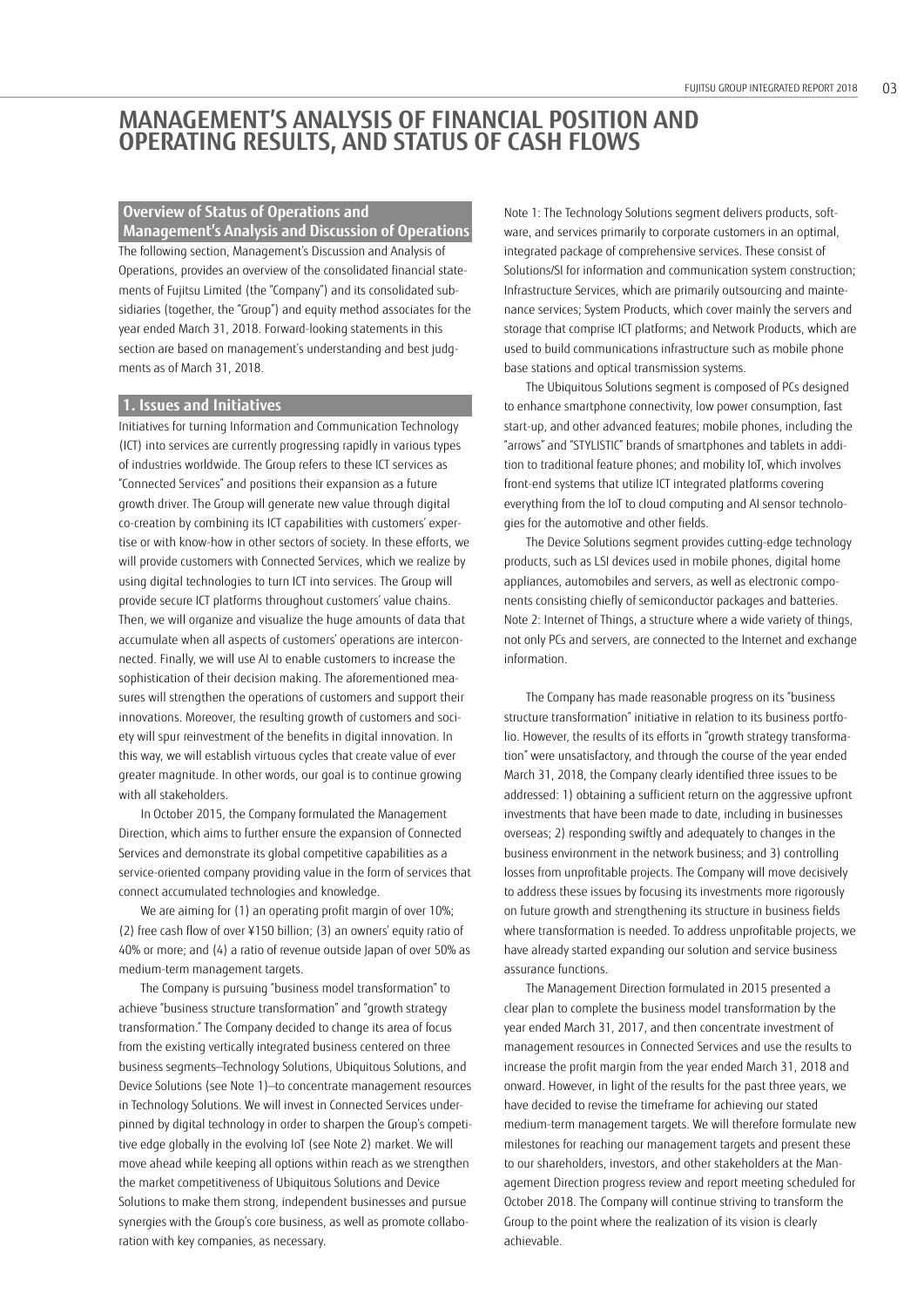## **Progress in "Business Structure Transformation" (concentrating management resources in Technology Solutions)**

On November 1, 2017, the Company transferred a portion of the shares of Fujitsu TEN Limited, a car electronics manufacturing subsidiary (headquarters: Kobe, Hyogo, hereinafter "Fujitsu TEN"), to DENSO Corporation (headquarters: Kariya, Aichi, hereinafter "DENSO"). By making Fujitsu TEN a group company of DENSO, which is a general automotive component manufacturer, it will enhance cooperation between the two companies in developing in-vehicle ECUs, millimeter-wave radar, advanced driver assistance and automated driving technologies, and basic electronic technologies, among others. The objective of this initiative is to integrate the two companies so as to achieve higher corporate value. Fujitsu believes that ICT will become increasingly important in developing next-generation vehicles, such as connected cars and automated driving. Fujitsu will enhance its collaboration with DENSO and Fujitsu TEN to strengthen the automotive and mobility IoT businesses.

In November 2017, the Company reached an agreement with Lenovo Group Limited (headquarters: Hong Kong, China, hereinafter "Lenovo") and Development Bank of Japan Inc. (headquarters: Chiyoda-ku, Tokyo, hereinafter "DBJ") on a strategic alliance for establishing a joint venture to conduct research and development, design, manufacturing, and sales of PCs and related products for the global PC market. In May 2018, the Company sold a 51% stake of its wholly owned subsidiary Fujitsu Client Computing Limited (headquarters: Kawasaki, Kanagawa, hereinafter "FCCL") to Lenovo and a 5% stake to DBJ, making FCCL a joint venture of the Company, Lenovo, and DBJ. Through this strategic collaboration, Fujitsu and Lenovo aim to drive further growth, scale, and competitiveness in the PC businesses both in Japan and worldwide by leveraging Lenovo's global scale and presence. The Company will continue to offer a high-quality, innovative, secure, and reliable Fujitsu-branded portfolio of client computing devices (CCDs) and support services to its corporate customers worldwide, contributing to their digital transformation journey, and co-creating the workplace of the future by integrating PC offerings with Technology Solutions.

In January 2018, the Company concluded a share transfer agreement with Polaris Capital Group Co., Ltd. (headquarters: Chiyoda-ku, Tokyo, hereinafter "Polaris"), for the reorganization of Fujitsu's mobile device business. In March, the Company transferred the shares of its wholly owned subsidiary Fujitsu Connected Technologies Limited (headquarters: Kawasaki, Kanagawa) as well as shares in a new company that took over the mobile device business of Fujitsu Peripherals Limited (headquarters: Kato, Hyogo) to a new company established by Polaris.

In October 2017, semiconductor development, manufacturing, and sales subsidiary Fujitsu Semiconductor Limited (headquarters: Yokohama, Kanagawa, hereinafter "FSL") and ON Semiconductor (headquarters: Phoenix, Arizona, United States) agreed that ON Semiconductor would purchase a 30% incremental share of Fujitsu's 200mm wafer lab, Aizu Fujitsu Semiconductor (hereinafter "Aizu 200mm lab"). In April 2018, ON Semiconductor purchased an incremental share, increasing its ownership of Aizu 200mm lab to 40%. ON Semiconductor plans to increase its ownership further to 60% in the second half of 2018 and 100% in the first half of 2020.

## **Progress in "Growth Strategy Transformation" (expansion of Connected Services underpinned by digital technology)**

In July 2016, NIFTY Corporation (headquarters: Shinjuku, Tokyo, hereinafter "NIFTY"), a listed subsidiary engaged in the consumer Internet service provider (ISP) business, web service business, and the cloud business, was made into a wholly owned subsidiary. Subsequently, from April 2017 NIFTY was reorganized as a cloud-focused company for enterprises and a consumer ISP company. In the enterprise business, The Company will strengthen collaboration with NIFTY and share customer bases and expertise to further strengthen the Group's Connected Services with the cloud business at the core. To effectively utilize the expertise and assets that NIFTY has developed, while further raising corporate value, the consumer business company was transferred to Nojima Corporation (headquarters: Yokohama, Kanagawa) in April 2017.

The Group is moving ahead with efforts to strengthen its frameworks for expanding the digital and global businesses, forecast for growth. In its efforts to date, it has 1) established the Digital Services Business, which brought together all of the Group's technology, planning, development, and manufacturing relating to the IoT, AI, and cloud dispersed among Group companies; 2) created the Global Services Integration Business by reorganizing the Integration Services Business and the Global Delivery Group to form a framework for utilizing the Group's intellectual property and service assets on a global basis; 3) integrated its system engineering resources, which help guide customers' transformations, by absorbing its three system engineering subsidiaries; and 4) established the Digital Transformation Business Group, which specializes in helping customers digitize, within Global Services Integration, which is responsible for service delivery. In April 2017, we established the Global Cyber Security Business with a view to forming a strategy for globally integrated services and expanding the security business. Furthermore, in April 2018 we established the Co-creation Business Group within the sales division by integrating the new businesses and innovation-type businesses, which had been strongly independent, into a single organization. This organization will promote the swift start-up of co-created businesses with customers and partners and the global development of advanced technologies. In other initiatives, in the AI business we merged the consulting division and AI infrastructure, and in the IoT business we further strengthened our infrastructure provision functions to support customers' business transformation through the use of data.

Personnel allocation is also advancing in the shift to digital services. The Company will continue to expand its Global Delivery Centers, which are IT service delivery sites for offshore provision of human resources, tools, and services to global markets. At the same time, we will meet customers' needs for digitizing by training more people in agile development, enabling them to rapidly develop and release products and services while meeting security and other requirements. In this way, we will encourage customers not only to undertake projects in the systems of engagement (SoE) field, which utilizes the IoT and AI in so-called digital business, but also to undertake system integration of systems of record (SoR) and SoE as well as modernizing their existing systems.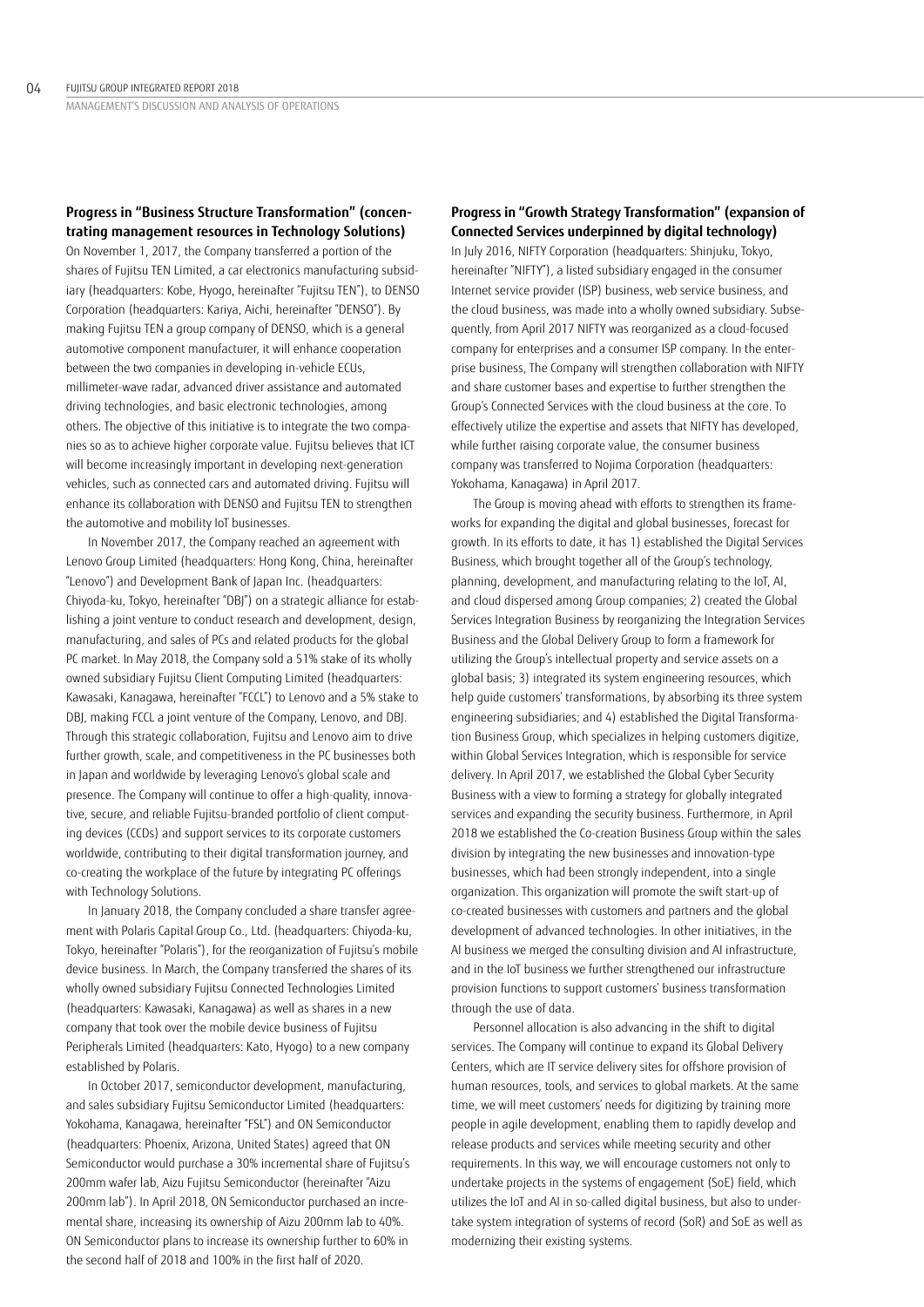## **Summarized Consolidated Statement of Profit or Loss**

|                                                                          |         |                       |        | (Billions of yen)    |
|--------------------------------------------------------------------------|---------|-----------------------|--------|----------------------|
| Years ended March 31                                                     | 2017    | 2018                  | change | YoY Change<br>$(\%)$ |
| Revenue.                                                                 | 4,132.9 | 4,098.3               | (34.5) | (0.8)                |
| Cost of sales. $\dots$ ,                                                 |         | $(2,968.1)$ (2,966.5) | 1.5    | (0.1)                |
| Gross profit                                                             | 1,164.8 | 1,131.7               | (33.0) | (2.8)                |
| Selling, general and<br>administrative expenses                          |         | $(1,013.6)$ (1,009.5) | 4.0    | (0.4)                |
| Other income (expenses)                                                  | (33.7)  | 60.2                  | 94.0   |                      |
| Operating profit.                                                        | 117.4   | 182.4                 | 65.0   | 55.4                 |
| Financial income (expenses)                                              | (0.2)   | 47.8                  | 48.0   |                      |
| Income from investments<br>accounted for using the<br>equity method, net | 6.9     | 12.1                  | 5.2    | 75.2                 |
| Profit for the year from<br>continuing operations before<br>income taxes | 124.1   | 242.4                 | 118.3  | 95.3                 |
| Income tax expenses                                                      | (31.1)  | (74.4)                | (43.2) | 138.7                |
| Profit for the year from<br>discontinued operations                      | 2.3     | 9.2                   | 6.8    | 292.6                |
| Profit for the year attributable<br>to non-controlling interests         | 6.8     | 7.9                   | 1.0    | 15.9                 |
| Profit for the year attributable<br>to owners of the parent              | 88.4    | 169.3                 | 80.8   | 91.4                 |

Note: The Company transferred a portion of the shares of its car electronics manufacturing subsidiary Fujitsu TEN to DENSO. Accordingly, from the year ended March 31, 2018 this business has been classified under discontinued operations, and the profit from discontinued operations has therefore been presented separately from that of continuing operations. Revenue and operating profit state the amounts for continuing operations, and the results for the year ended March 31, 2017 have been re-presented accordingly.

### **Reference: Financial Indicators**

|                                  |         |         | (Billions of yen) |
|----------------------------------|---------|---------|-------------------|
|                                  | 2017    | 2018    | YoY change        |
| Ratio of revenue outside Japan   | 35.4%   | 36.8%   | 1.4 ppt           |
| $EMEIA*1$                        | 747.9   | 799.6   | 51.7              |
| Americas                         | 288.2   | 276.8   | (11.3)            |
|                                  | 335.3   | 332.1   | (3.1)             |
| Oceania                          | 89.8    | 98.1    | 8.3               |
| Revenue outside Japan by         |         |         |                   |
| locations of customers           | 1,461.2 | 1,506.8 | 45.5              |
| Gross profit margin              | 28.2%   | 27.6%   | $(0.6$ ppt $)$    |
| Operating profit margin          | 2.8%    | 4.5%    | $1.7$ ppt         |
| Return on equity attributable to |         |         |                   |
| owners of the parent (ROE)*2     | 10.6%   | 17.2%   | $6.6$ ppt         |

\*1 EMEIA: Europe, the Middle East, India, and Africa

 $*2$  ROE = Profit for the year attributable to owners of the parent ÷ [(Beginning balance of total equity attributable to owners of the parent (Owners' equity) + Ending balance of total equity attributable to owners of the parent (Owners' equity) $) \div 2$ ]

#### **Reference: Exchange Rate**

|                   | 2017   | 2018   | YoY change |
|-------------------|--------|--------|------------|
| US dollar/Yen     | ¥108   | ¥111   | ¥З         |
| Euro/Yen          | 4119   | ¥130   | ¥11        |
| British pound/Yen | ¥142   | ¥147   | ¥5         |
| Euro/US dollar    | \$1.10 | \$1.17 | \$0.07     |

# **2. Analysis of Results for the Year Ended March 31, 2018**

### **(1) Revenue**

Consolidated revenue for the year ended March 31, 2018 was ¥4,098.3 billion, a decrease of ¥34.5 billion, or 0.8%, compared with the year ended March 31, 2017. The sale of the consumer business of NIFTY Corporation in April 2017 had a negative impact on earnings of approximately ¥52.0 billion. Revenue in Japan decreased by 3.0%. System integration services performed steadily, and revenue increased in PCs and LSI devices, but revenue in the network products business declined sharply. The decline reflected a dramatic curtailment of investment in mobile phone base stations by telecommunications carriers and an increasingly competitive environment. Outside Japan, revenue increased by 3.1%. Infrastructure services and PCs saw an increase in revenue, especially in Europe, which was assisted by foreign currency effects.

For the year ended March 31, 2018, the average yen exchange rates against the US dollar, the euro, and the British pound were ¥111, ¥130, and ¥147, respectively, representing a year-on-year depreciation of ¥3 against the US dollar, ¥11 against the euro, and ¥5 against the British pound. Exchange rate fluctuations versus the US dollar, the euro, and the British pound generated increases in revenue of approximately ¥11 billion, ¥40 billion, and ¥12 billion, respectively.

As a result, currency exchange rate fluctuations had a positive impact of approximately ¥63.0 billion on revenue for the year ended March 31, 2018, boosting the overseas revenue ratio by 1.4 percentage points, to 36.8%.

# **(2) Cost of sales, selling, general and administrative expenses, other income (expenses), and operating profit**

For the year ended March 31, 2018, cost of sales totaled ¥2,966.5 billion; gross profit was ¥1,131.7 billion; and the gross profit margin was 27.6%, down 0.6 of a percentage point year on year.

Selling, general and administrative (SG&A) expenses were ¥1,009.5 billion, a decrease of ¥4.0 billion year on year. R&D spending amounted to ¥158.6 billion, a decrease of ¥11.3 billion year on year, mainly in network products. The ratio of R&D expenses to revenue was 3.9%.

Other income totaled ¥60.2 billion, an improvement of ¥94.0 billion from net other expenses in the year ended March 31, 2017. This mainly reflected gains of ¥54.4 billion for the sale of the mobile device business and ¥16.9 billion for the sale of the consumer business of NIFTY, which were partially offset by the recording of losses totalling ¥10.3 billion associated with a legal dispute involving an overseas subsidiary. The Company also recorded business model transformation expenses of ¥8.3 billion for the year ended March 31, 2018. In the year ended March 31, 2017, the Group recorded business model transformation expenses of ¥42.0 billion, mainly for personnel reduction in its European business. In the year ended March 31, 2018, the Group has continued its measures to enhance efficiency and respond to digitization in Europe; made investments to increase the offshore workforce and enhance efficiency, such as through automation initiatives; and further invested to expand new fields.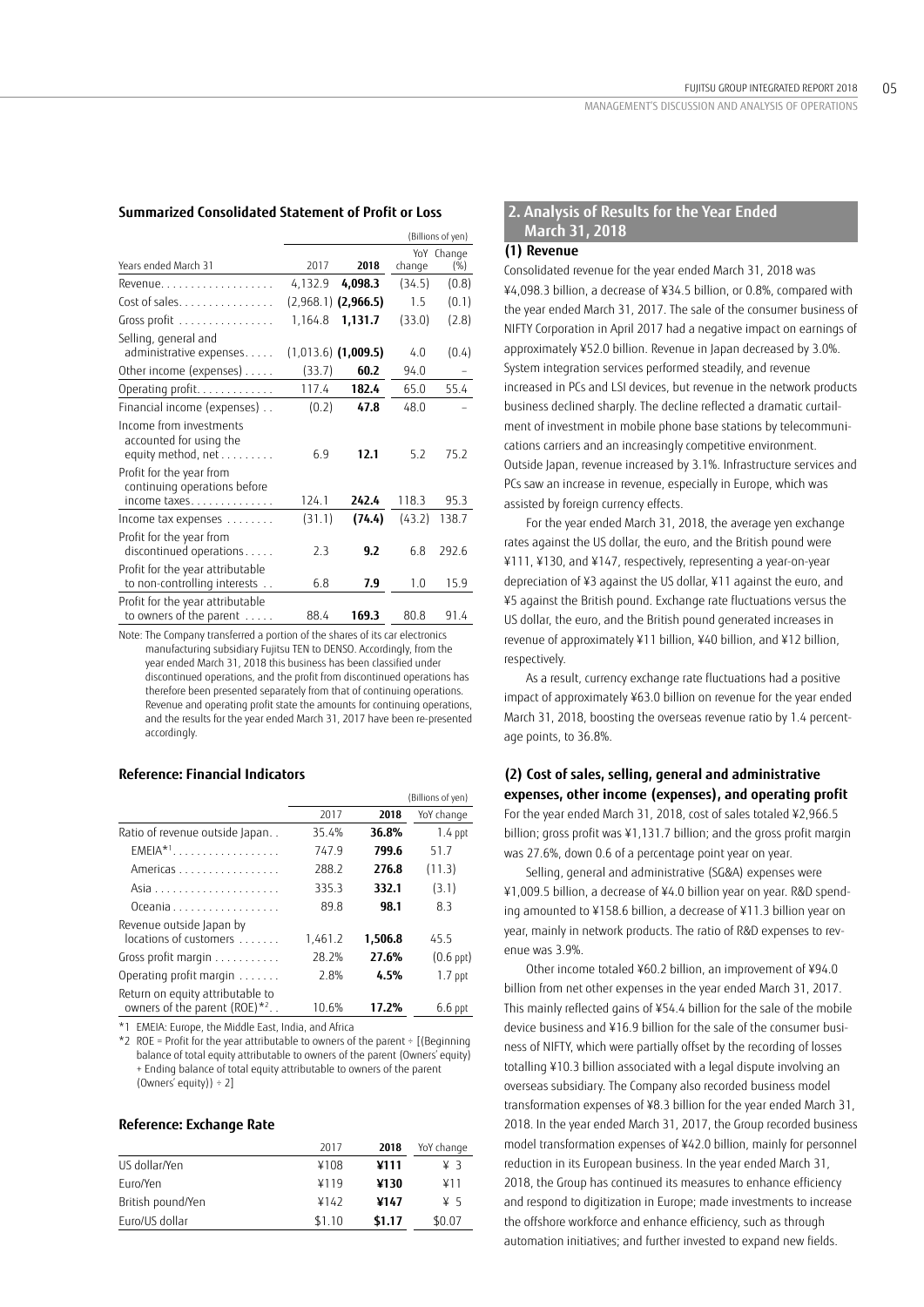As a result, operating profit amounted to ¥182.4 billion, an increase of ¥65.0 billion year on year; but on a regular basis excluding special items included in other income (expenses), it declined by ¥29.0 billion. Profits declined sharply in network products as a result of the dramatic curtailment of investment by telecommunications carriers in Japan, while the number of unprofitable projects increased as well as expenses in fields where the Company is making upfront investments. The operating profit margin was 4.5%, rising 1.7 percentage points year on year.

The impacts of exchange rate volatility on operating profit were as follows. For bases in Japan, where the Japanese yen is used, the US dollar, the euro, and the British pound had a minimal effect on operating profit, amounting to about ¥3.0 billion year on year. While the yen's depreciation led to higher procurement costs for US dollardenominated components for PCs, mobile phones, and other products, this was largely negated by an increase in US dollar-denominated export sales of LSI devices and electronic components. For the year ended March 31, 2018, the effect on operating profit of a fluctuation of ¥1 in the exchange rate for foreign currency would be approximately ¥0.31 billion, ¥0.06 billion, and ¥0.04 billion for the US dollar, the euro, and the British pound, respectively. In the case of certain European bases, fluctuations in the value of the euro versus the US dollar cause fluctuations in procurement costs for components and materials denominated in US dollars. For the year ended March 31, 2018, the euro/US dollar pair traded at 1.17 euros, up 0.07 euro year on year. Although the appreciation of the euro slightly reduced component procurement costs, the beneficial effect on operating profit was limited by a reduction in product sales prices amid increased competition with other companies. The Group will continue working diligently to minimize the impact of foreign exchange fluctuations on profits by reducing costs and taking steps to heighten the efficiency of manufacturing and logistics bases in Europe.

## **(3) Financial income (expenses), income from investments accounted for using the equity method, net, and profit before income taxes**

Net financial income amounted to ¥47.8 billion, an improvement of ¥48.0 billion from net financial expenses in the year ended March 31, 2017. Income from investments accounted for using the equity method, net, was ¥12.1 billion, an increase of ¥5.2 billion year on year. The Group recorded a gain on sale of shares of ¥27.3 billion after reviewing its cross-shareholding relationship with Fuji Electric Co., Ltd. and a gain on valuation of ¥26.3 billion associated with a change in classification of shares held in a Chinese affiliate (from shares of an affiliate to ordinary shares as the Company's equity interest declined due to the affiliate's private placement of shares to increase capital, prompting a valuation of the shares at fair value).

As a result, profit before income taxes was ¥242.4 billion, an increase of ¥118.3 billion year on year, primarily reflecting higher operating profit and financial income.

## **(4) Income tax expenses, profit for the year, and profit for the year attributable to owners of the parent**

Profit for the year came to ¥177.2 billion, an increase of ¥81.9 billion year on year. Of profit for the year, profit for the year attributable to owners of the parent came to ¥169.3 billion and profit attributable to non-controlling interests was ¥7.9 billion, for increases of ¥80.8 billion and ¥1.0 billion year on year, respectively. Income tax expenses were ¥74.4 billion, up ¥43.2 billion year on year. The tax burden on profit before income taxes increased from 25.1% in the year ended March 31, 2017 to 30.7% in the year ended March 31, 2018. The change reflects the impact of amendments to tax laws, such as a reduction in the corporate tax rate in the US and restrictions on the use of loss carryforwards in the UK, in addition to which the Company reversed some of its deferred tax assets following a deterioration in performance in its European business.

The Group views profitability and efficiency of invested capital in businesses as important management indicators. ROE, calculated by dividing profit for the year attributable to owners of the parent by equity attributable to owners of the parent (owners' equity), was 17.2%, up 6.6 percentage points year on year due to an increase in profit for the year attributable to owners of the parent.

The Group made steady progress on its "business structure transformation" initiative in relation to its business portfolio, and profit attributable to owners of the parent for the year ended March 31, 2018 reached a new record high of ¥169.3 billion. In response, the Company has been strengthening its financial structure, and based on the forecast for continued stable free cash flow it has decided to increase the return to shareholders. The annual dividend for the year ended March 31, 2018 has been set at ¥11 per share, up ¥2 from the year ended March 31, 2017. Furthermore, in light of the dramatic increase in net profit due to non-recurring factors such as gain on the sale of business and gain on the sale of shares, the Company also acquired ¥10.0 billion of treasury stock in May 2018 as a way of returning these profits to shareholders. The total return ratio including both the dividend and the acquisition of treasury stock was 19.3%.

## **(5) Total other comprehensive income for the year, net of taxes, and total comprehensive income for the year**

Total other comprehensive income for the year, net of taxes, was ¥52.3 billion. Available-for-sale financial assets were negative ¥9 billion due to transfers associated with the sale of shares of Fuji Electric Co., Ltd., but rising stock prices converted pension fund operations toward a favorable cycle, and remeasurements of defined benefit plans generated a positive ¥66.7 billion.

Total comprehensive income for the year, which combines profit for the year and other comprehensive income after taxes, was ¥229.5 billion. Of total comprehensive income, total comprehensive income attributable to owners of the parent came to ¥219.8 billion, and total comprehensive income attributable to non-controlling interests was ¥9.7 billion.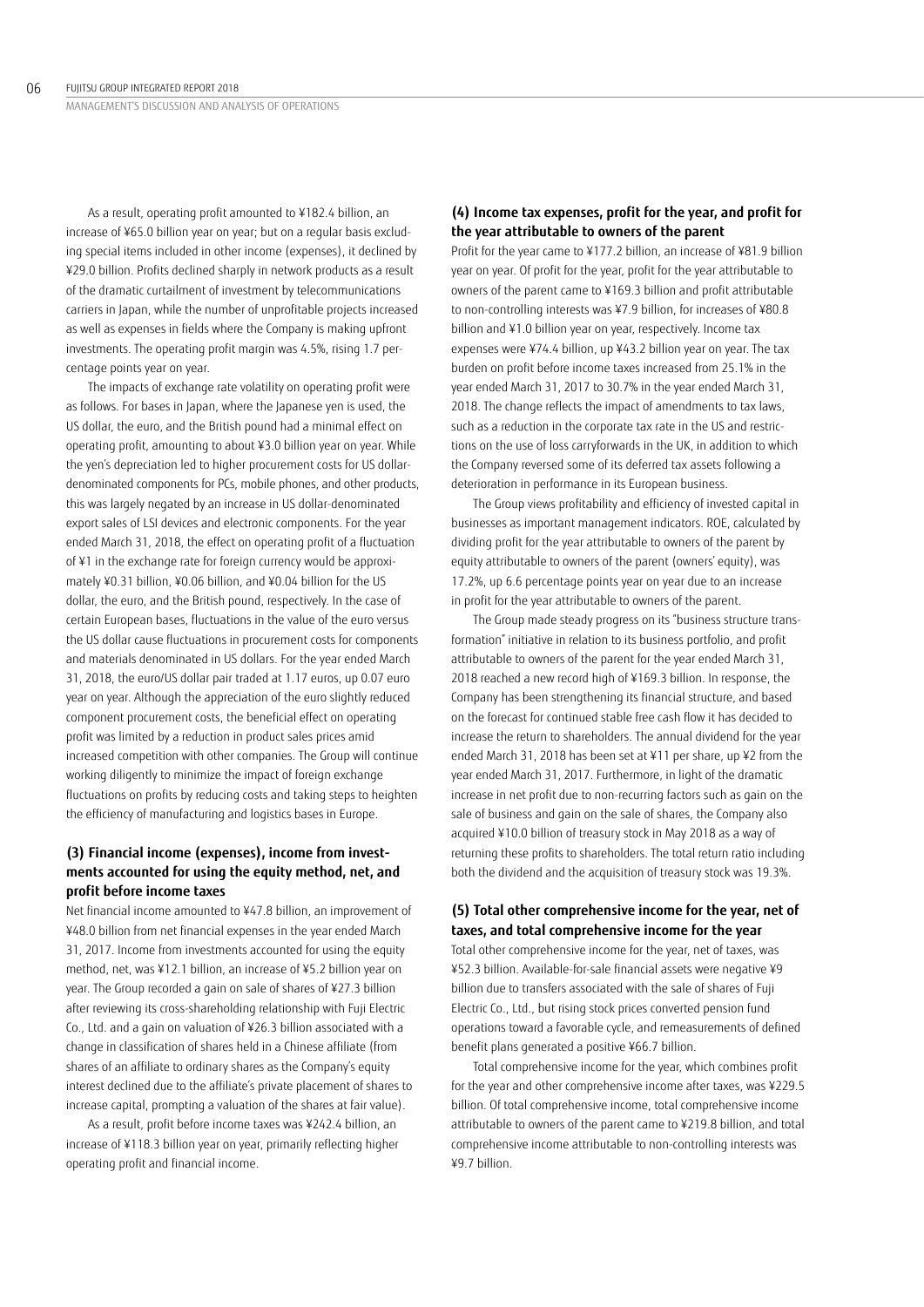#### **(6) Segment information**

The reportable segments were consolidated into the three segments of "Technology Solutions," "Ubiquitous Solutions," and "Device Solutions," based on organizational structure, the characteristics of the products and services, and the similarities in sales markets. The "Other Operations" segment includes operations not included in the reportable segments, such as Japan's Next-Generation Supercomputer project, next-generation cloud business, facility services and the development of information systems for Group companies, and welfare benefits for Group employees. Revenue (including intersegment revenue) and operating profit by segment for the year ended March 31, 2018 are shown as follows.

|                                           |                                              |           |           |                       | (Billions of yen)  |
|-------------------------------------------|----------------------------------------------|-----------|-----------|-----------------------|--------------------|
| Years ended March 31                      |                                              | 2017      | 2018      | change                | YoY Change<br>(% ) |
|                                           | Revenue 3,126.6                              |           | 3,052.7   | (73.9)                | (2.4)              |
| Technology                                | Operating profit                             | 190.7     | 189.3     | (1.3)                 | (0.7)              |
| Solutions                                 | [Operating profit<br>margin] $\dots\dots$    | [6.1%]    | [6.2%]    | $[0.1$ $ppt]$         |                    |
|                                           | Revenue                                      | 645.5     | 663.9     | 18.3                  | 2.8                |
| Ubiquitous                                | Operating profit                             | 17.3      | 11.3      | (6.0)                 | (34.7)             |
| Solutions                                 | Operating profit<br>$margin] \ldots \ldots$  | $[2.7\%]$ | [1.7%]    | $[(1.0 \text{ ppt})]$ |                    |
|                                           | Revenue.                                     | 544.3     | 560.0     | 15.6                  | 2.9                |
| Device                                    | Operating profit                             | 4.2       | 13.6      | 9.3                   | 220.8              |
| Solutions                                 | Operating profit<br>$margin] \ldots \ldots$  | $[0.8\%]$ | $[2.4\%]$ | $[1.6$ ppt $]$        |                    |
| Other                                     | Revenue                                      | (183.5)   | (178.2)   | 5.2                   |                    |
| Operations/<br>Elimination<br>& Corporate | Operating profit                             | (94.9)    | (31.8)    | 63.0                  |                    |
| Consolidated                              | Revenue.                                     | 4,132.9   | 4,098.3   | (34.5)                | (0.8)              |
|                                           | Operating profit                             | 117.4     | 182.4     | 65.0                  | 55.4               |
|                                           | [Operating profit<br>$margin] \ldots \ldots$ | $[2.8\%]$ | [4.5%]    | $[1.7$ ppt]           |                    |

#### (a) Technology Solutions

The Technology Solutions segment delivers products, software, and services to customers in an optimal, integrated package of comprehensive services. These consist of Solutions/SI for information communication system consulting and construction; Infrastructure Services, which primarily comprise outsourcing services (integrated information system operation and management); System Products, which cover mainly the servers and storage systems that comprise ICT platforms; and Network Products, which are used to build communications infrastructure such as mobile phone base stations and optical transmission systems.

Revenue was ¥3,052.7 billion, down 2.4% from the year ended March 31, 2017. Revenue in Japan declined by 5.4%. The decline reflects the impact of the sale of the consumer business of NIFTY Corporation, and a sharp decline in revenue from network products on the domestic business. The Company felt the impact from a dramatic curtailment of investment in mobile phone base stations by telecommunications carriers, and the competitive environment grew more intense. Revenue from system integration services was solid overall, as continued strong performance in the manufacturing and distribution industries absorbed a fallback from strong performance in the hardware-integrated solutions business in the year ended March 31, 2017 and a decline in revenues in the financial and public sectors due to a gap between major projects.

Meanwhile, revenue outside Japan increased 4.0%. The increase reflected the impact of the yen's depreciation, mainly in infrastructure services. Excluding foreign currency impacts, revenue outside Japan was level year on year.

The segment posted an operating profit of ¥189.3 billion, down ¥1.3 billion from the year ended March 31, 2017. Despite the impacts of a sharp decrease in revenues from network products and a legal dispute involving an overseas subsidiary, business model transformation expenses eased. Profitability in the service business made steady gains; however, the impact of certain unprofitable projects held overall profit at the same level as the year ended March 31, 2017.

In the year ended March 31, 2018, the Company encountered unprofitable projects in both systems integration and infrastructure construction-related services. Recently there has been an increase in infrastructure construction projects that combine solutions such as networks with security to add higher value than simple infrastructure construction projects, with a corresponding increase in complexity. In the past, the infrastructure services domain tended not to experience large-scale unprofitable projects in Japan and had little involvement from the Solution & Service Business Assurance Unit. However, to prevent a recurrence, we are now working to enhance our solution and service business assurance functions in this field as well.

The Company also recorded business model transformation expenses of ¥8.3 billion for the year ended March 31, 2018. In the year ended March 31, 2017, the Group recorded business model transformation expenses, mainly for personnel reduction in its European business. In the year ended March 31, 2018, the Group has continued its activities to enhance efficiency and response to digitization in Europe, made investments to increase the offshore workforce and enhance efficiency, such as through automation initiatives, and invested to expand new fields.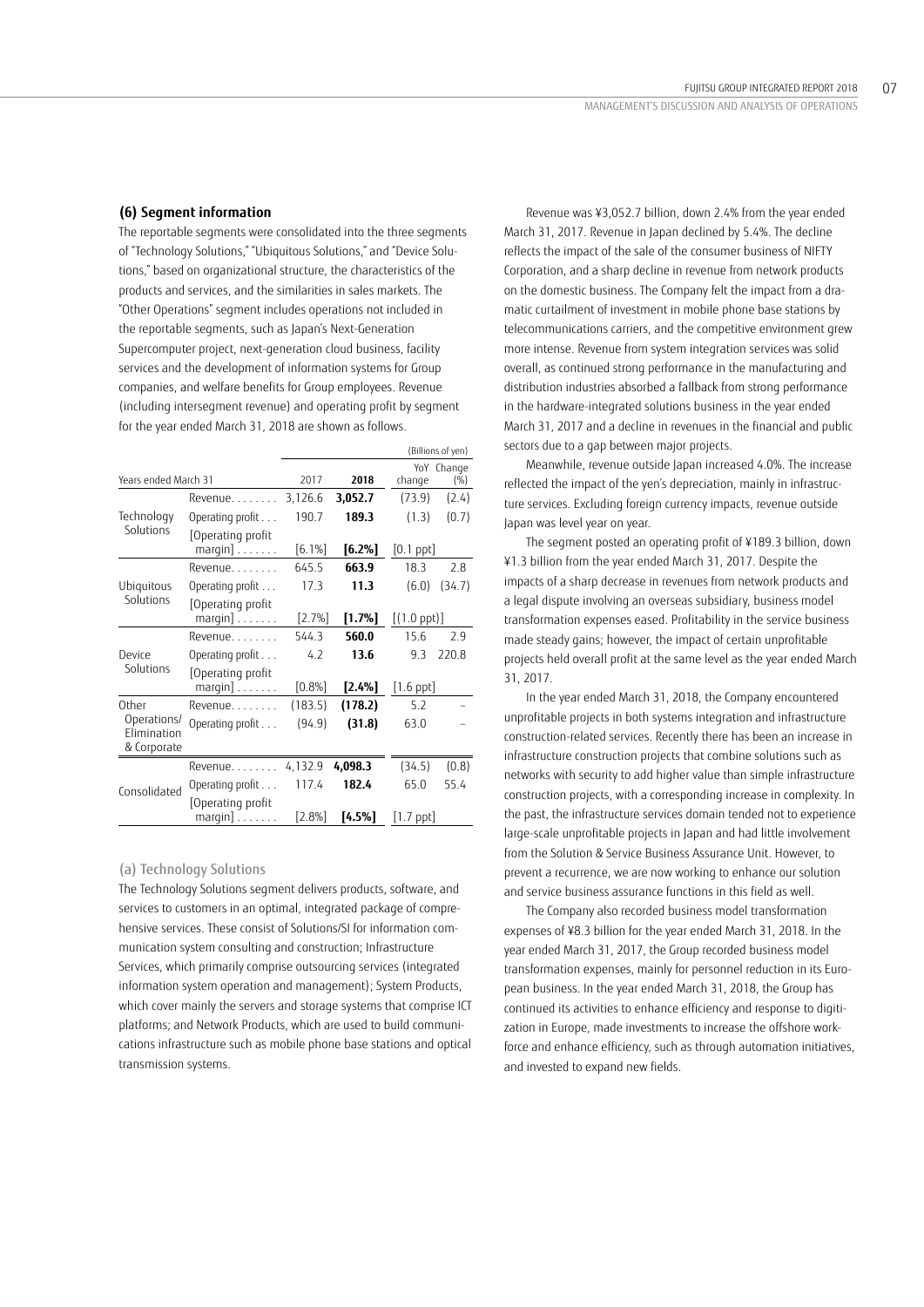MANAGEMENT'S DISCUSSION AND ANALYSIS OF OPERATIONS

#### (b) Ubiquitous Solutions

The Ubiquitous Solutions segment contains ubiquitous terminals or sensors, including personal computers and mobile phones, as well as mobility IoT and human-centric IoT, that collect and utilize various information and knowledge generated from the behavioral patterns of people and organizations needed to achieve the Group's vision of a "Human Centric Intelligent Society" (a safer, more prosperous, and sustainable society built by the power of technology).

Revenue was ¥663.9 billion, up 2.8% from the year ended March 31, 2017. Revenue in Japan increased by 1.2%. Mobile phone revenues declined due to a sharp drop in the number of feature phones shipped in the Raku-Raku Phone series, but revenue in enterprise PCs grew. Revenue from overseas increased by 8.3%. The increase was partly due to the effect of the yen's depreciation.

Operating profit was ¥11.3 billion, a decrease of ¥6.0 billion from the year ended March 31, 2017. The decrease was due to the impacts of the decline in revenues from mobile phones, an increase in procurement prices for memory and other components in PCs and mobile phones, and progress in upfront investments and strategic business talks in the IoT field, mainly related to mobilewear.

## (c) Device Solutions

The Device Solutions segment provides cutting-edge technology products, such as LSI devices used in digital home appliances, automobiles, mobile phones, and servers, as well as electronic components consisting chiefly of semiconductor packages and batteries.

Revenue amounted to ¥560.0 billion, up 2.9% from the year ended March 31, 2017. Revenue in Japan increased by 9.6%. Revenue grew in LSI devices for smartphones. Revenue from overseas decreased by 2.7%. Export sales of electronic components and LSI devices were buoyed by the continued depreciation of the yen against the US dollar, but the overall decline reflected a continued slump in demand.

The segment posted an operating profit of ¥13.6 billion, up ¥9.3 billion year on year. In addition to the absence of business model transformation expenses posted in the year ended March 31, 2017, the segment also benefitted from higher export sales resulting from the continued depreciation of the yen against the US dollar.

#### (d) Other Operations/Elimination and Corporate

This category includes operations not included in the reportable segments, such as Japan's Next-Generation Supercomputer project, next-generation cloud business, facility services and the development of information systems for Group companies, and welfare benefits for Group employees.

This category also includes expenses that are not classified under an operating segment. The expenses consist of strategic expenses such as basic research and development expenses and IT strategic investment, as well as Group management shared expenses incurred by the Company.

This segment recorded an operating loss of ¥31.8 billion, an improvement of ¥63.0 billion from the year ended March 31, 2017. The segment continued to pursue high-level investments in this area, including strategic investments—primarily in next-generation cloud technology, next-generation supercomputers, and related expenses for basic testing and research—and strategic IT investments. The Group also recorded gains of ¥54.4 billion for the sale of the mobile device business and ¥16.9 billion for the sale of the consumer business of NIFTY, in the year ended March 31, 2018.

#### **(7) Geographic information**

One of the Group's management priorities is to increase revenue and raise profitability of its business in growing markets outside Japan.

Geographic financial information is important to the Group's business management and is useful for shareholders and investors in understanding the Group's financial overview.

| (Billions of yen)           |                                                         |           |           |                       |                    |
|-----------------------------|---------------------------------------------------------|-----------|-----------|-----------------------|--------------------|
| Years ended March 31        |                                                         | 2017      | 2018      | change                | YoY Change<br>(% ) |
|                             | Revenue. 3,108.1                                        |           | 3,005.7   | (102.3)               | (3.3)              |
| Japan                       | Operating profit. .                                     | 221.4     | 182.5     | (38.8)                | (17.6)             |
|                             | Operating profit<br>$margin] \ldots \ldots$ .           | $[7.1\%]$ | $[6.1\%]$ | $[(1.0 \text{ ppt})]$ |                    |
| EMEIA (Europe,              | Revenue.                                                | 756.7     | 810.1     | 53.4                  | 7.1                |
| the Middle                  | Operating profit                                        | (12.6)    | 9.0       | 21.6                  |                    |
| East, India,<br>and Africa) | Operating profit<br>margin] [(1.7%)]                    |           | $[1.1\%]$ | $[2.8$ ppt $]$        |                    |
|                             | $Revenue$                                               | 284.7     | 280.7     | (4.0)                 | (1.4)              |
| The Americas                | Operating profit                                        | 2.1       | 6.5       | 4.3                   | 198.7              |
|                             | [Operating profit<br>$margin] \ldots \ldots \ldots$     | [0.8%]    | [2.3%]    | $[1.5$ ppt $]$        |                    |
|                             | Revenue                                                 | 285.6     | 277.1     | (8.4)                 | (3.0)              |
| Asia                        | Operating profit                                        | (0.2)     | 4.8       | 5.0                   |                    |
|                             | [Operating profit<br>$margin] \ldots \ldots [ (0.1\%)]$ |           | $[1.7\%]$ | $[1.8$ ppt $]$        |                    |
|                             | Revenue.                                                | 92.5      | 100.5     | 7.9                   | 8.6                |
| Oceania                     | Operating profit                                        | 3.4       | 4.0       | 0.6                   | 17.6               |
|                             | [Operating profit<br>$margin]$                          | [3.8%]    | [4.1%]    | $[0.3$ ppt $]$        |                    |
| Elimination &               | Revenue.                                                | (394.8)   | (375.9)   | 18.8                  |                    |
| Corporate                   | Operating profit                                        | (96.7)    | (24.5)    | 72.2                  |                    |
|                             | Revenue. 4,132.9                                        |           | 4,098.3   | (34.5)                | (0.8)              |
| Consolidated                | Operating profit. .                                     | 117.4     | 182.4     | 65.0                  | 55.4               |
|                             | Operating profit<br>margin] $\ldots \ldots$             | $[2.8\%]$ | [4.5%]    | $[1.7$ ppt]           |                    |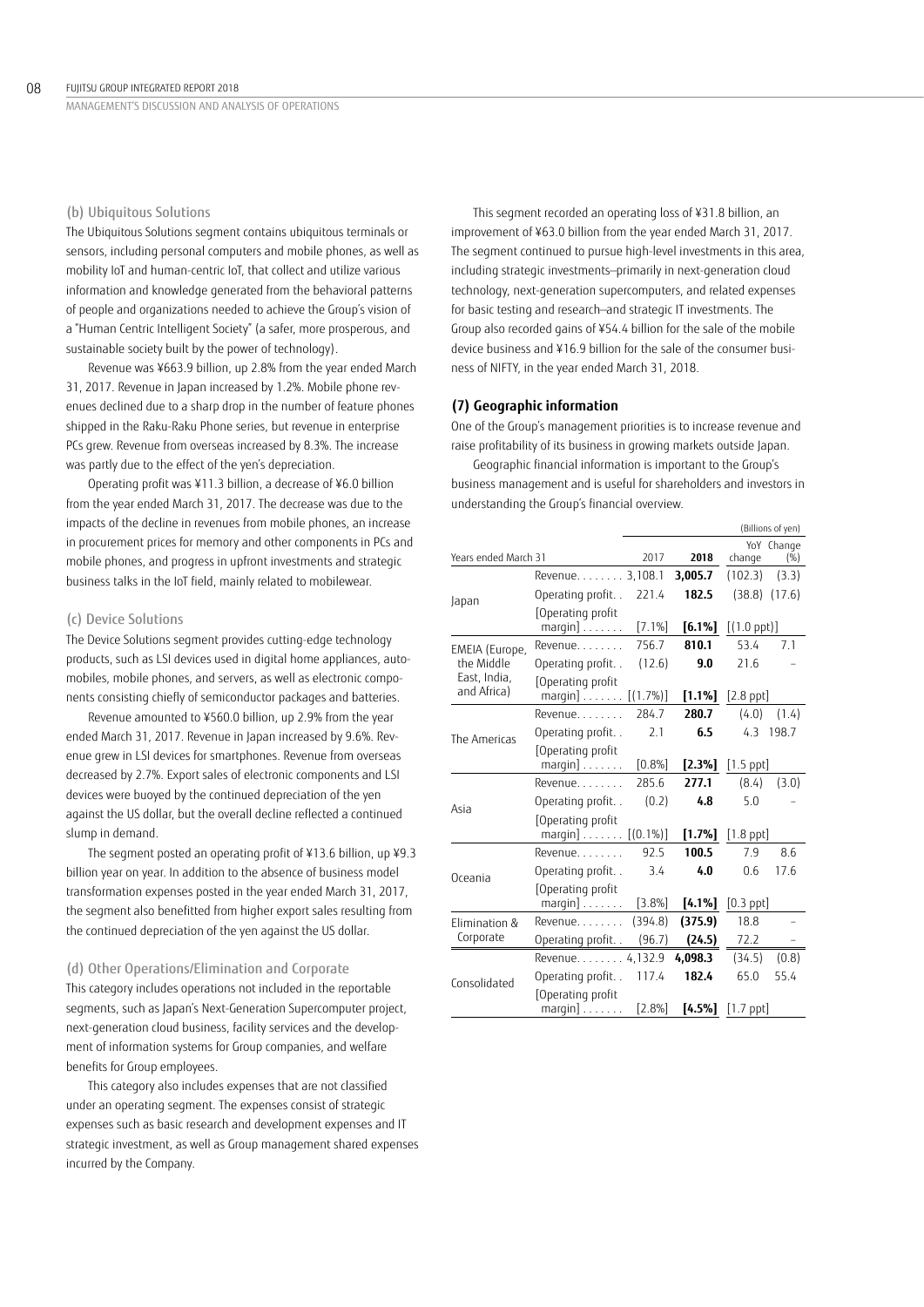#### (a) Japan

Revenue amounted to ¥3,005.7 billion, a 3.3% decrease from the year ended March 31, 2017. Revenue was impacted by a decline from the sale of the consumer business of NIFTY as well as a sharp decrease in revenue from network products, as telecommunications carriers curtailed their investment in mobile base stations. Revenue from system integration services trended firmly overall, with strong performance in the manufacturing and distribution industries offsetting a fallback in revenue from all-in-one hardware solutions, which performed well in the year ended March 31, 2017, and a decline in revenue from the financial and public sectors in the period between big projects. Operating profit was ¥182.5 billion, a year-on-year decrease of ¥38.8 billion. The decrease reflects the impacts of lower revenues from network products and certain unprofitable projects, an increase in procurement prices for memory and other components in PCs and mobile phones, and progress in upfront investments and strategic business talks in the IoT field, mainly related to mobilewear.

(b) EMEIA (Europe, the Middle East, India, and Africa) Revenue came to ¥810.1 billion, an increase of 7.1% from the year ended March 31, 2017. A contributing factor to this increase was the continued depreciation of the yen against the euro and the British pound, mainly in infrastructure services. Excluding foreign currency effects, revenue was level year on year. Operating profit was ¥9.0 billion, an improvement of ¥21.6 billion from an operating loss in the year ended March 31, 2017. Despite the impact of a legal dispute involving an overseas subsidiary, operating profit improved due to the impact of a reduction in fixed costs, such as personnel reductions carried out in the previous fiscal years, and easing of business model transformation expenses, which came to ¥7.1 billion in the year ended March 31, 2018. The Company continued its activities to enhance efficiency and response to digitization in Europe. These included making investments to increase the offshore workforce and enhance efficiency, such as through automation initiatives, and investing further to expand new fields.

#### (c) Americas

Revenue came to ¥280.7 billion, a decrease of 1.4% from the year ended March 31, 2017. Despite the effects of the yen's continued depreciation against the US dollar, the decrease reflected revenue declines in infrastructure services, electronic components, and other areas. The operating profit for the region was ¥6.5 billion, an increase of ¥4.3 billion year on year, mainly reflecting improved profit margins in infrastructure services.

## (d) Asia

Revenue amounted to ¥277.1 billion, a year-on-year decrease of 3.0%. The decrease in revenue came mainly from decreases in LSI devices and electronic components. Operating profit was ¥4.8 billion, an improvement of ¥5.0 billion from the year ended March 31, 2017. The improvement reflects the recording of business model transformation expenses in the year ended March 31, 2017 resulting from restructuring the production bases for the electronic components business and the car audio and navigation systems business, in addition to improvements in profitability.

#### (e) Oceania

Revenue came to ¥100.5 billion, an increase of 8.6% from the year ended March 31, 2017. The increase was mainly due to continued depreciation of the yen against the Australian dollar. Operating profit was ¥4.0 billion, an increase of ¥0.6 billion year on year. This mainly reflected increased revenue in infrastructure services.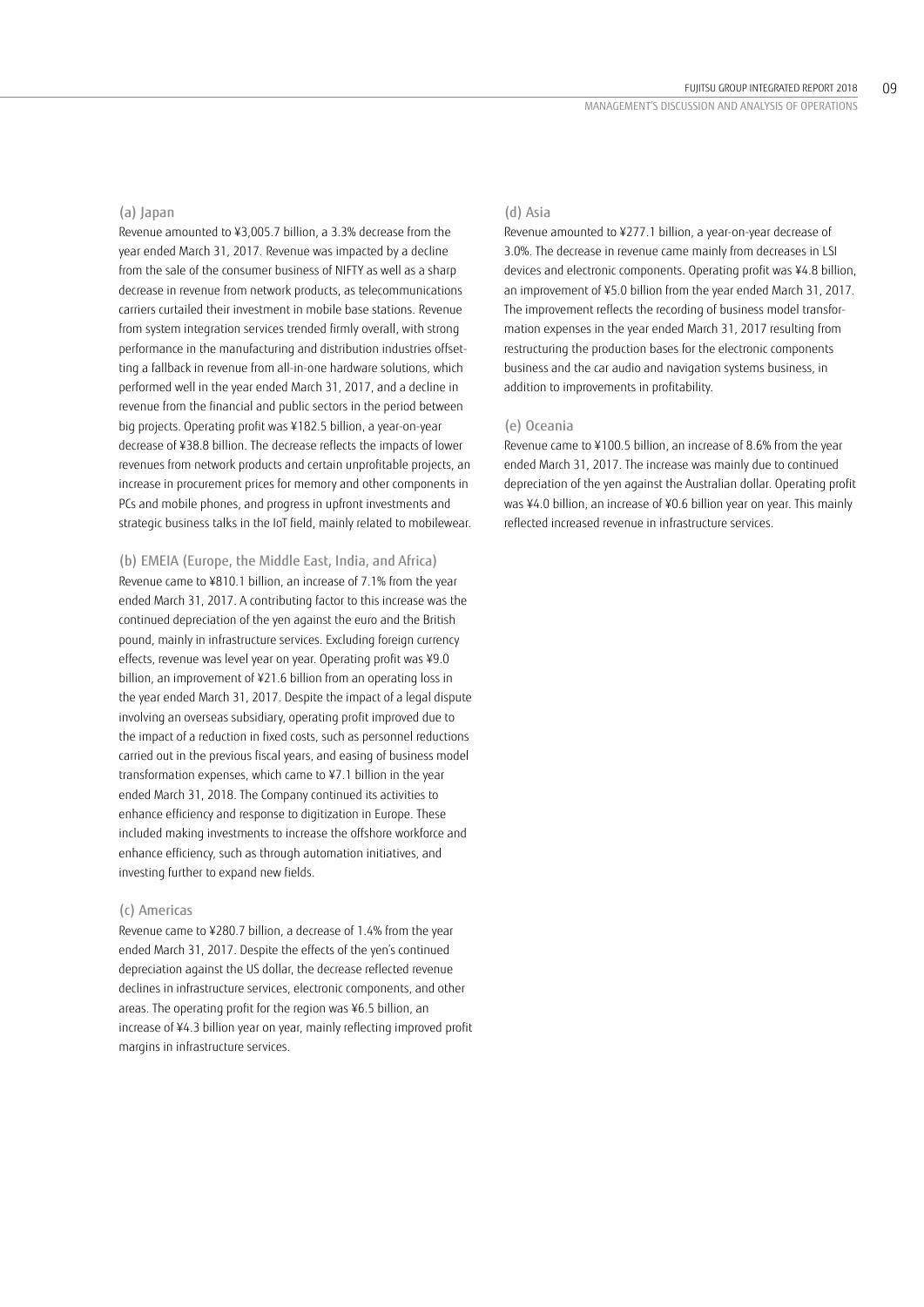MANAGEMENT'S DISCUSSION AND ANALYSIS OF OPERATIONS

#### **3. Assets, Liabilities, and Equity**

## **Summarized Consolidated Statement of Financial Position**

|                                                                       | (Billions of yen) |         |         |
|-----------------------------------------------------------------------|-------------------|---------|---------|
|                                                                       |                   |         | YoY     |
| Years ended March 31                                                  | 2017              | 2018    | change  |
| Assets                                                                |                   |         |         |
| Current assets                                                        | 1,842.4           | 1,867.2 | 24.8    |
| Non-current assets                                                    | 1,349.0           | 1,254.2 | (94.8)  |
| Total assets                                                          | 3,191.4           | 3,121.5 | (69.9)  |
| Liabilities                                                           |                   |         |         |
| Current liabilities                                                   | 1,431.9           | 1,322.6 | (109.3) |
| Non-current liabilities                                               | 740.3             | 593.9   | (146.3) |
| Total liabilities                                                     | 2,172.2           | 1,916.6 | (255.6) |
| Equity                                                                |                   |         |         |
| Total equity attributable to owners<br>of the parent (Owners' equity) | 881.2             | 1,087.7 | 206.5   |
| Equity attributable to<br>non-controlling interests                   | 137.9             | 117.1   | (20.8)  |
| Total equity                                                          | 1,019.2           | 1,204.9 | 185.7   |
| Total liabilities and equity.                                         | 3,191.4           | 3,121.5 | (69.9)  |
| Cash and cash equivalents                                             | 380.6             | 452.5   | 71.8    |
| Interest-bearing loans.                                               | 486.7             | 402.2   | (84.4)  |
| Net interest-bearing loans                                            | 106.0             | (50.2)  | (156.2) |

Notes: 1. Owner's equity = Total equity attributable to owners of the parent

2. Interest-bearing loans include bonds, borrowings, and lease obligations. 3. Net interest-bearing loans = Interest-bearing loans – Cash and cash equivalents

 $V<sub>Y</sub>$ 

#### **Reference: Financial Indicators**

| Years ended March 31                                                                                                                                                                                                                                                                                                                                                                                                    | 2017  | 2018   | <b>TEIT</b><br>change |
|-------------------------------------------------------------------------------------------------------------------------------------------------------------------------------------------------------------------------------------------------------------------------------------------------------------------------------------------------------------------------------------------------------------------------|-------|--------|-----------------------|
| Equity attributable to owners of<br>the parent ratio                                                                                                                                                                                                                                                                                                                                                                    |       |        |                       |
| (Owners' equity ratio)                                                                                                                                                                                                                                                                                                                                                                                                  | 27.6% | 34.8%  | 7.2 ppt               |
| $D/E$ ratio (Times)                                                                                                                                                                                                                                                                                                                                                                                                     | 0.55  | 0.37   | (0.18)                |
| Net D/E ratio (Times)                                                                                                                                                                                                                                                                                                                                                                                                   | 0.12  | (0.05) | (0.17)                |
| $\mathbf{A} \mathbf{A} \mathbf{A} = \mathbf{A} \mathbf{A} \mathbf{A} + \mathbf{A} \mathbf{A} + \mathbf{A} \mathbf{A} + \mathbf{A} \mathbf{A} + \mathbf{A} \mathbf{A} + \mathbf{A} \mathbf{A} + \mathbf{A} \mathbf{A} + \mathbf{A} \mathbf{A} + \mathbf{A} \mathbf{A} + \mathbf{A} \mathbf{A} + \mathbf{A} \mathbf{A} + \mathbf{A} \mathbf{A} + \mathbf{A} \mathbf{A} + \mathbf{A} \mathbf{A} + \mathbf{A} \mathbf{A} +$ |       |        |                       |

Notes: 1. Owners' equity ratio = Total equity attributable to owners of the parent (Owners' equity) ÷ Total assets

2. D/E ratio = Interest-bearing loans ÷ Total equity attributable to owners of the parent (Owners' equity)

3. Net D/E ratio = (Interest-bearing loans – Cash and cash equivalents) ÷ Total equity attributable to owners of the parent (Owners' equity)

## **Reference: Status of Retirement Benefit Plans**

|                                                                     | (Billions of yen) |            |               |
|---------------------------------------------------------------------|-------------------|------------|---------------|
| Years ended March 31                                                | 2017              | 2018       | YoY<br>change |
| a. Defined benefit obligation                                       | (2,438.9)         | (2, 413.7) | 25.2          |
| $b.$ Plan assets $\ldots \ldots \ldots \ldots$                      | 2,150.9           | 2,198.4    | 47.5          |
| c. Defined benefit obligation in<br>excess of plan assets $(a)+(b)$ | (288.0)           | (215.2)    | 72 7          |

Consolidated total assets at March 31, 2018 amounted to ¥3,121.5 billion, a decrease of ¥69.9 billion from March 31, 2017. Current assets increased by ¥24.8 billion compared with March 31, 2017, to ¥1,867.2 billion. Cash and cash equivalents were up ¥71.8 billion from March 31, 2017, to ¥452.5 billion. This was mainly due to income from the sale of the mobile phone business at the end of March 2018. Inventories were down ¥51.5 billion from March 31, 2017, to ¥241.6 billion. The monthly inventory turnover rate, an indicator of asset efficiency, was 1.21 times, an improvement of 0.06 times compared with March 31, 2017. Non-current assets decreased by ¥94.8 billion compared with March 31, 2017, to ¥1,254.2 billion. Tangible and intangible assets decreased by ¥71.0 billion and ¥23.2 billion, respectively, compared with March 31, 2017, mainly due to the impacts of the sale of car electronics manufacturing subsidiary Fujitsu TEN to DENSO and further depreciation and amortization.

Total liabilities amounted to ¥1,916.6 billion, a decrease of ¥255.6 billion compared with the year ended March 31, 2017. Current liabilities came to ¥1,322.6 billion, a decline of ¥109.3 billion compared with March 31, 2017. Other payables decreased by ¥76.7 billion compared with March 31, 2017, mainly due to the sale of Fujitsu TEN. Non-current liabilities came to ¥593.9 billion, a decrease of ¥146.3 billion compared with March 31, 2017. In addition to a decrease of ¥87.8 billion in corporate bonds, borrowings, and lease obligations compared with March 31, 2017, the funded status (unfunded liabilities) of employee defined benefit plans improved due to strong performance in pension asset management with higher stock prices, causing liabilities related to defined benefit pension plans to decrease by ¥51.0 billion. Interest-bearing loans, which consists of current liabilities and non-current liabilities, corporate bonds, borrowings, and lease obligations, was ¥402.2 billion, a decrease of ¥84.4 billion compared with March 31, 2017, as the Company proceeded to repay debt and partially redeemed straight bonds. As a result, the D/E ratio was 0.37 times, a decrease of 0.18 of a point compared with March 31, 2017. The Company made significant progress in improving its financial position, with a balance of net interest-bearing loans, representing interest-bearing loans minus cash and cash equivalents, reported at negative ¥50.2 billion, an improvement of ¥156.2 billion compared with March 31, 2017, and a turnaround in the Company's net cash position.

Total equity was ¥1,204.9 billion, an increase of ¥185.7 billion from March 31, 2017. Retained earnings was ¥479.7 billion at March 31, 2018, an increase of ¥213.8 billion from March 31, 2017. In addition to the recording of ¥169.3 billion in profit for the year attributable to owners of the parent, improvement in the funded status of defined benefit plans had a positive impact of ¥65.4 billion. Other components of equity decreased by ¥14.9 billion compared with March 31, 2017, to ¥56.6 billion. This was due to transfers to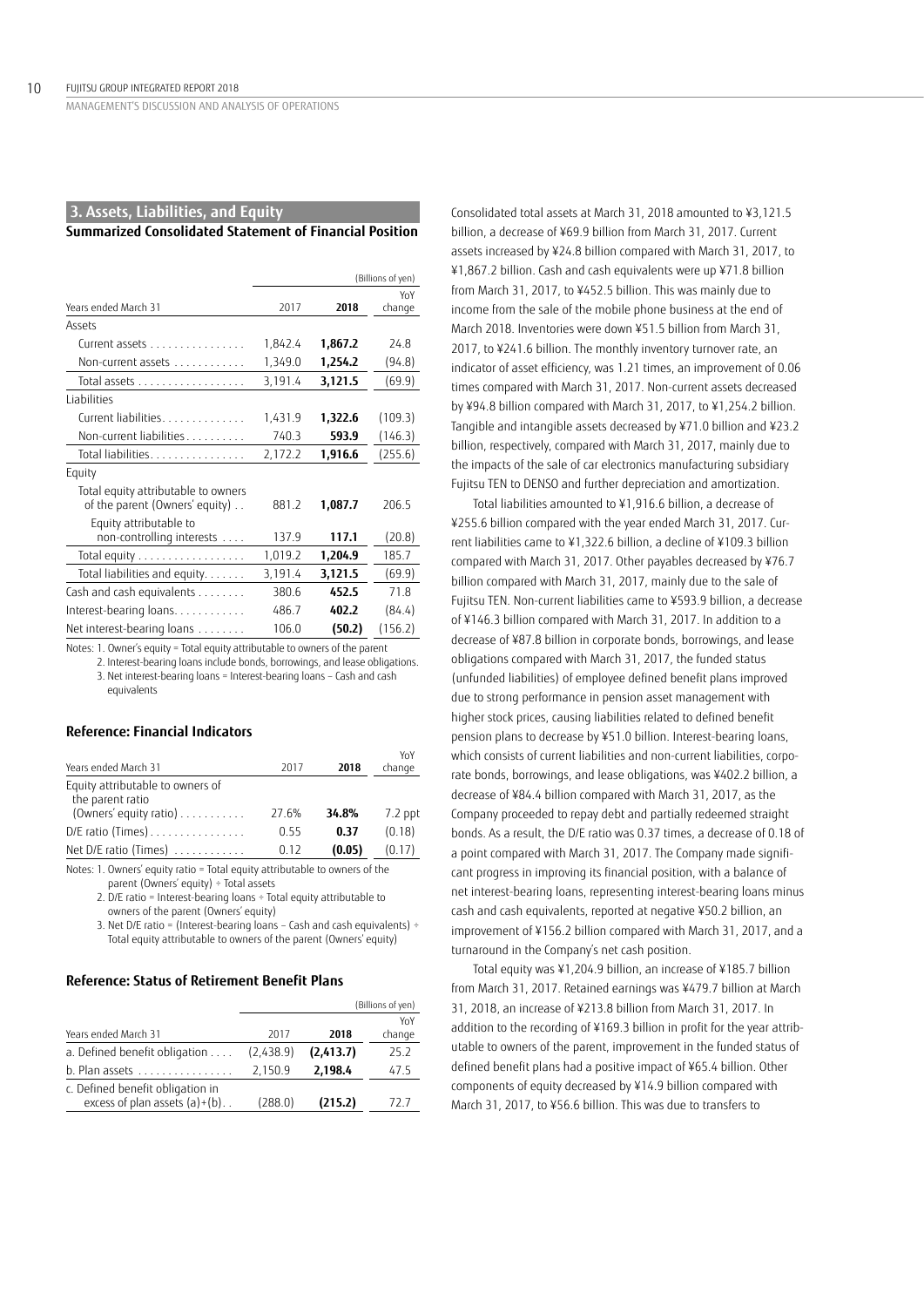retained earnings associated with the sale of Fuji Electric Co., Ltd. Treasury stock was negative ¥7.2 billion, a decrease of ¥5.2 billion in holdings compared with March 31, 2017, associated with a share exchange for making Fujitsu Broad Solution & Consulting Inc. a wholly owned subsidiary. As a result, total equity attributable to owners of the parent (owners' equity) was ¥1,087.7 billion and the equity attributable to owners of the parent ratio (owners' equity ratio) was 34.8%, an increase of 7.2 percentage points compared with March 31, 2017.

Fujitsu sets an owners' equity ratio of 40% or higher as a management target. Due to a deduction from owners' equity of ¥246.4 billion for the unfunded obligation with tax effects pertaining to the employee defined benefit plans, owners' equity did not reach a satisfactory level. Going forward, however, we will enhance owners' equity and strengthen our financial soundness by carrying out business model transformation and increasing profitability.

As an off-balance liability not recorded on the consolidated statement of financial position, the future minimum lease payments related to noncancelable operating leases as designated under IAS 17—Leases were ¥104.5 billion, and the contracted commitment stipulated to acquire assets under IAS 16—Property, Plant and Equipment and IAS 38—Intangible Assets was ¥14.0 billion.

The defined benefit obligation of the employee defined benefit plans was ¥2,413.7 billion, down ¥25.2 billion from March 31, 2017. Plan assets stood at ¥2,198.4 billion, up ¥47.5 billion from March 31, 2017. As a result, the funded status of employee defined benefit plans (defined benefit obligation less plan assets) was a shortage of ¥215.2 billion, representing an improvement of ¥72.7 billion compared with March 31, 2017. The funded status of employee defined benefit plans in Japan improved by ¥56.3 billion from March 31, 2017, due to strong performance in the operation of pension assets as stock prices rose. The funded status of employee defined benefit plans overseas improved by ¥16.4 billion from March 31, 2017, partly due to a decline in defined benefit obligation. Under the UK defined benefit plan, the main defined benefit plan overseas, the Group invests in a portfolio centered on bonds so that the change in defined benefit obligation is matched with that of pension asset operations, hedging the risk of the proportion of funded plan assets against defined benefit obligation being too low. The funded status of employee defined benefit plans is, when remeasured, recognized in other comprehensive income, with tax effects, and immediately classified from other components of equity to retained earnings. The amount deducted from retained earnings decreased by ¥65.4 billion compared with March 31, 2017.

In June 2018, the Group transferred a part of the pension plans of current employees in Japan participating in the Fujitsu Corporate Pension Fund into risk-sharing corporate pension plans. Known as a third corporate pension, these plans divide the risk of asset management and so forth between companies and their employees to achieve a sounder, more sustainable defined benefit plan. In conjunction with this, the Company revised its portfolio to further reduce plan asset management risk and reduced the ratio of shares in the plan.

## **4. Cash Flows**

## **Summarized Consolidated Statement of Cash Flows**

|                                          | (Billions of yen) |         |        |
|------------------------------------------|-------------------|---------|--------|
|                                          |                   |         | YoY    |
| Years ended March 31                     | 2017              | 2018    | change |
| I Cash flows from operating activities   | 250.3             | 200.4   | (49.9) |
| II Cash flows from investing activities  | (145.4)           | (22.5)  | 122.9  |
| $\left +\right $ Free cash flow          | 104.8             | 177.8   | 72.9   |
| III Cash flows from financing activities | (98.8)            | (112.4) | (13.6) |
| IV Cash and cash equivalents at          |                   |         |        |
|                                          | 383.9             | 452.6   | 68.7   |

Net cash provided by operating activities in the year ended March 31, 2018 amounted to ¥200.4 billion. This represents a decrease in cash inflows of ¥49.9 billion compared with the year ended March 31, 2017. Factors included payment of personnel expenses related to the business model transformation, for which an allowance was recorded in the year ended March 31, 2017.

Net cash used in investing activities was ¥22.5 billion. Net outflows of ¥135.0 billion came from the acquisition of property, plant and equipment, focused on services and electronic componentrelated facilities and intangible asset acquisition centered on software. There was a decline in net outflows of ¥122.9 billion compared with the year ended March 31, 2017, due to revenues from the sales of the mobile phone business and the car electronics manufacturing subsidiary Fujitsu TEN, and revenues from the sale of shares of Fuji Electric Co., Ltd.

Free cash flow, the sum of cash flows from operating and investing activities, was ¥177.8 billion, representing an increase in net cash inflows of ¥72.9 billion compared with the year ended March 31, 2017. The results of the Company's initiatives for "business structure transformation" as part of business model transformation are evident.

Net cash used in financing activities was ¥112.4 billion. The Company made progress in repaying debt and redeeming corporate bonds. The increase in net cash outflows was ¥13.6 billion compared with the year ended March 31, 2017.

As a result of the above factors, cash and cash equivalents at March 31, 2018 were ¥452.6 billion, an increase of ¥68.7 billion compared with March 31, 2017.

To ensure efficient funding when the need for funds arises, the Group views the maintenance of an appropriate level of liquidity as an important policy with respect to its financing activities. "Liquidity" refers to cash and cash equivalents and the total unused balance of financing frameworks based on commitment lines established with multiple financial institutions. As of March 31, 2018, the Group had liquidity of ¥604.8 billion, of which ¥452.6 billion was cash and cash equivalents and ¥152.2 billion was unused commitment lines.

To raise funds from global capital markets, the Group has acquired bond ratings from Moody's Investors Service (Moody's), Standard & Poor's (S&P), and Rating and Investment Information, Inc. (R&I). As of March 31, 2018, the Company had bond ratings (long-term/short-term) of A3 (long-term) from Moody's, BBB+ (longterm) from S&P, and A (long-term) and a-1 (short-term) from R&I, all unchanged from the year ended March 31, 2017.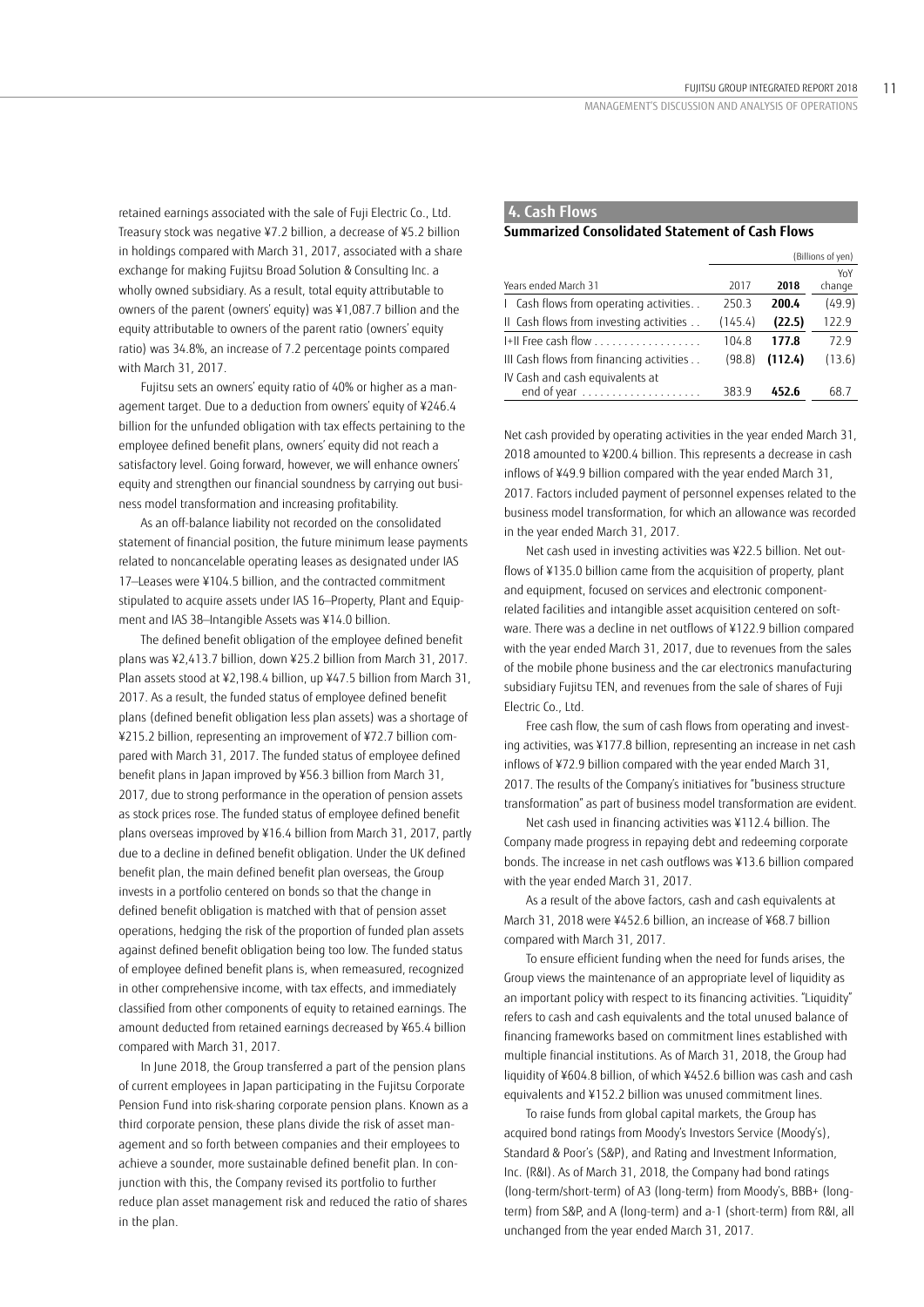For the year ended March 31, 2018, capital expenditures totaled ¥94.0 billion, a decrease of 22.1% compared with the year ended March 31, 2017. In the Technology Solutions segment, capital expenditures totaled ¥46.1 billion, down 26.3% year on year, mainly for investment in data centers in Japan and overseas and cloud service equipment. The capital investment cycle for data centers in Japan reached the end, with investment declining by ¥16.4 billion year on year. In the Ubiquitous Solutions segment, the Group invested ¥7.4 billion, up 57.0% year on year, mainly for PC and mobile phone manufacturing and design development facilities. In the Device Solutions segment, capital expenditures totaled ¥32.9 billion, down 24.9% year on year, mainly for LSI manufacturing facilities and semiconductor package manufacturing facilities within electronic components. In areas other than the aforementioned segments, capital expenditures were ¥7.4 billion.

# **5. Status of Production, Orders Received, and Sales**

The Group's production and sales items are wide-ranging and diverse, and the scale of production and orders received in monetary amount or volume is not presented by segment. Sales performance by segment for the year ended March 31, 2018 is presented in Note "6. Segment Information."

## **6. Significant Accounting Policies and Estimates**

The Company's consolidated statements are prepared in accordance with International Financial Reporting Standards ("IFRS"). Regarding critical accounting policies applied to the consolidated financial statements, please refer to "Notes to Consolidated Financial Statements 3. Significant Accounting Policies."

The preparation of financial statements in conformity with IFRS requires management to make judgments, estimates, and assumptions that affect the application of policies and reported amounts of assets and liabilities and income and expenses. The estimates and assumptions are reviewed by management on an ongoing basis.

Revisions to accounting estimates are recognized in the period in which the estimates are revised and in any future periods affected. Assumptions about the current situation and future prospects could change depending on the changes in the market or other circumstances that are out of the control of the Group. The assumptions are revised when such changes occur. The following assumptions and estimates based on the application of accounting principles are those that the management believes may have a material impact on the consolidated financial statements.

#### **(1) Property, plant and equipment**

Depreciation for property, plant and equipment is primarily computed by the straight-line method at rates based on the estimated useful lives of the respective assets, reflecting the likely period over which the value of the assets can be realized under normal business conditions. In the future, some equipment and facilities may become obsolete or may be repurposed as a result of technical innovation or other factors. In such cases, their actual useful lives may be reduced to shorter than their originally estimated useful lives. As such, there is a risk that depreciation expenses for the period may increase. In addition, impairment losses may be recognized in cases in which there is a decline in expected future cash flows from assets due to production facilities becoming idle and a decrease in the capacity utilization rate, associated with rapid changes in the operating environment or other factors, and business realignment.

### **(2) Goodwill**

Goodwill is tested for impairment both annually and when there is an indication of impairment. An impairment loss is recognized if the recoverable amount of a cash-generating unit (CGU) to which the goodwill is allocated is less than its carrying amount. The recoverable amount of a CGU is in most cases measured at the value in use. The value in use of a CGU is calculated using the discounted cash flow model with assumptions such as future cash flow, growth rate, and discount rate. Future cash flow is based on the business plan. The discount rate is calculated based on the weighted average cost of capital of the Group company to which each CGU belongs.

These assumptions represent management's best estimates and judgment. Impairment losses could be recognized when the assumptions are revised as a result of a change in the market environment or other changes in circumstances.

### **(3) Intangible assets**

Computer software for sale is amortized by a method based on projected sales volume over the estimated useful life. An intangible asset with a finite useful life, including software for internal use and other intangible assets, is amortized on a straight-line basis in principle to reflect the pattern in which the asset's future economic benefits are expected to be consumed by the Group. Should actual sales volumes fail to meet initial projected volumes due to changes in the business environment, etc., or should actual useful life in the future be less than the original estimate, there is a risk that amortization expenses for the reporting period may increase.